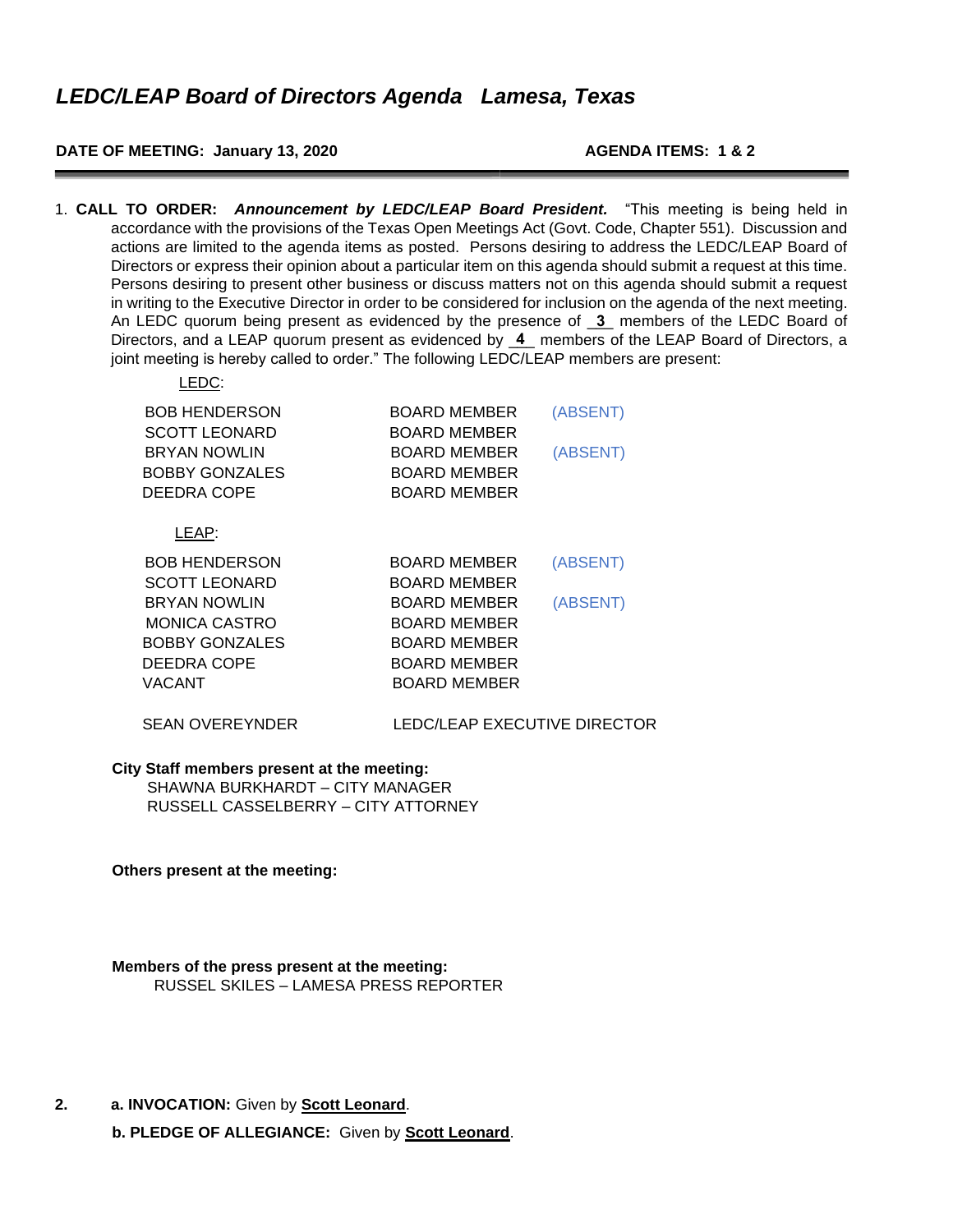**DATE OF MEETING: January 13, 2020 AGENDA ITEM: 3 AGENDA ITEM: 3** 

| SUBJECT:    | <b>BOARD BUSINESS</b>                        |
|-------------|----------------------------------------------|
| PROCEEDING: |                                              |
| EXHIBITS:   |                                              |
| AUTHORITY:  | Texas Open Meetings Act, City Ordinance, and |
|             | LEDC/LEAP Bylaws.                            |

#### **SUMMARY STATEMENT**

Swearing in of newly appointed board member; to wit, Bobby Gonzales, member LEDC.

**NO ACTION**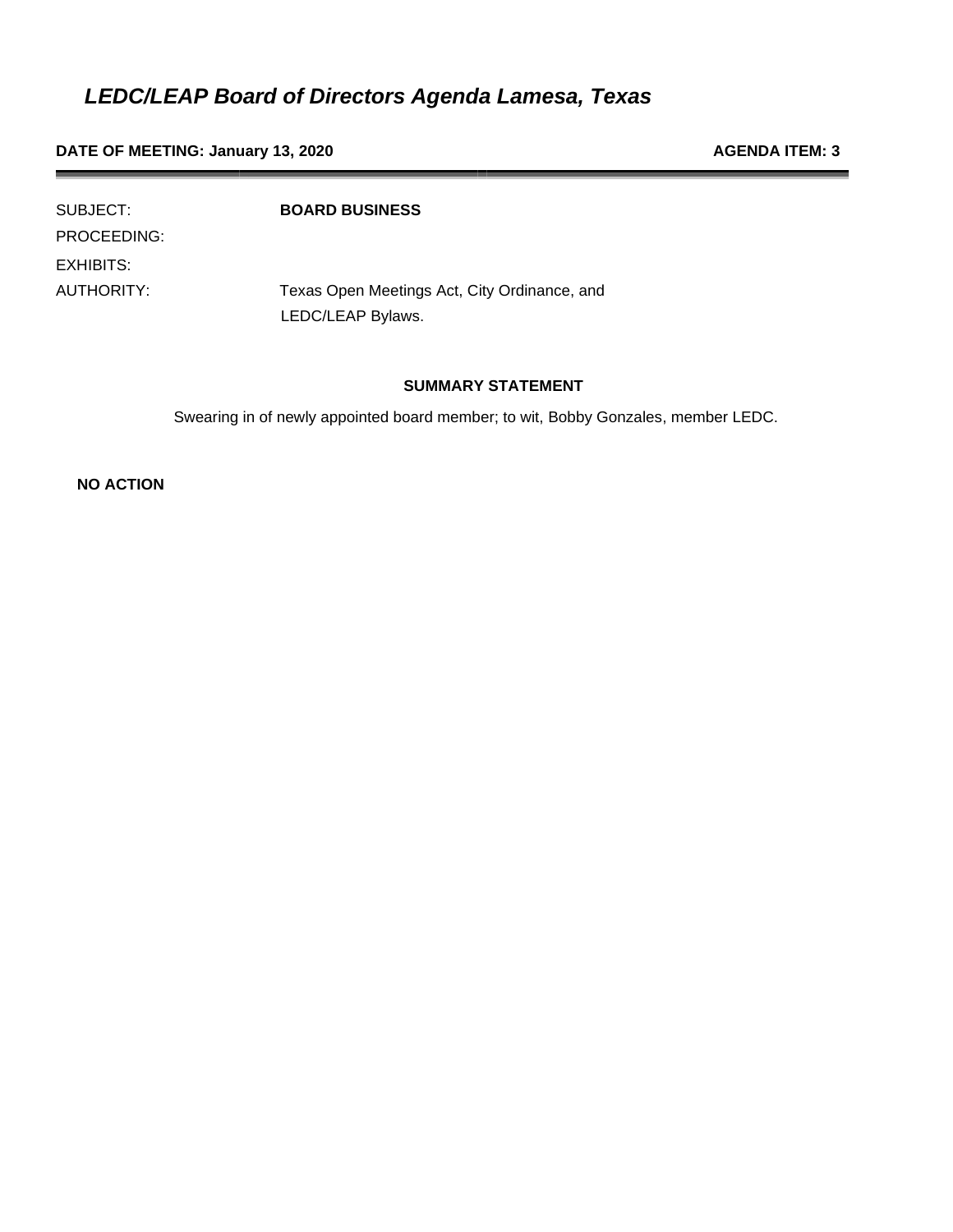**DATE OF MEETING: January 13, 2020 AGENDA ITEM: 4 AGENDA ITEM: 4** 

| SUBJECT:<br>PROCEEDING: |    | <b>CONSENT AGENDA</b>                                                              |
|-------------------------|----|------------------------------------------------------------------------------------|
| EXHIBITS:<br>AUTHORITY: |    | Texas Open Meetings Act, City Ordinance, and<br>LEDC/LEAP Bylaws.                  |
|                         |    | <b>SUMMARY STATEMENT</b>                                                           |
|                         | a. | Minutes for December 9, 2019 LEDC/LEAP Joint Regularly<br><b>Scheduled Meeting</b> |
|                         | b. | Bills paid for LEDC and LEAP for the month of December                             |

#### **BOARD ACTION**

Motion by Board Member **Bobby Gonzales** to **approve the Consent Agenda as presented**. Motion seconded by Board Member **Deedra Cope** and upon being put to a vote the motion passed unanimously.

VOTING: "AYE" **4** "NAY" **0** "ABSTAIN" **0**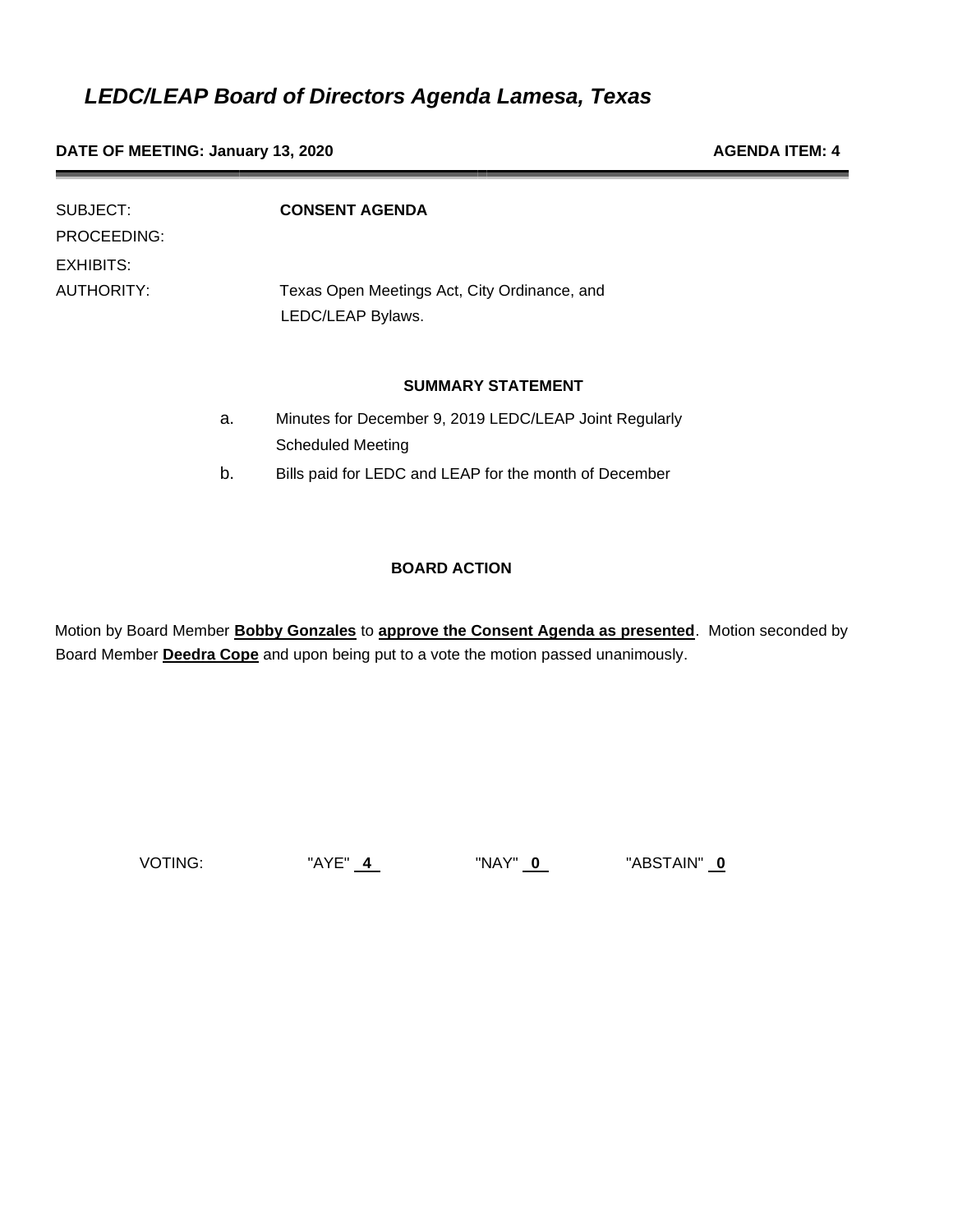#### **DATE OF MEETING: January 13, 2020 AGENDA ITEM: 5 AGENDA ITEM: 5**

| SUBJECT:    | <b>FINANCIAL REPORT</b>                                        |
|-------------|----------------------------------------------------------------|
| PROCEEDING: |                                                                |
| EXHIBITS:   |                                                                |
| AUTHORITY:  | Texas Open Meetings Act, City Ordinance, and LEDC/LEAP Bylaws. |

#### **SUMMARY STATEMENT**

Executive Director, Sean Overeynder, will present the financial report.

#### **BOARD ACTION**

Motion by Board Member **Deedra Cope** to **approve the Financial Report as presented**. Motion seconded by Board Member **Monica Castro** and upon being put to a vote the motion passed unanimously.

VOTING: "AYE" **4** "NAY" **0** "ABSTAIN" **0**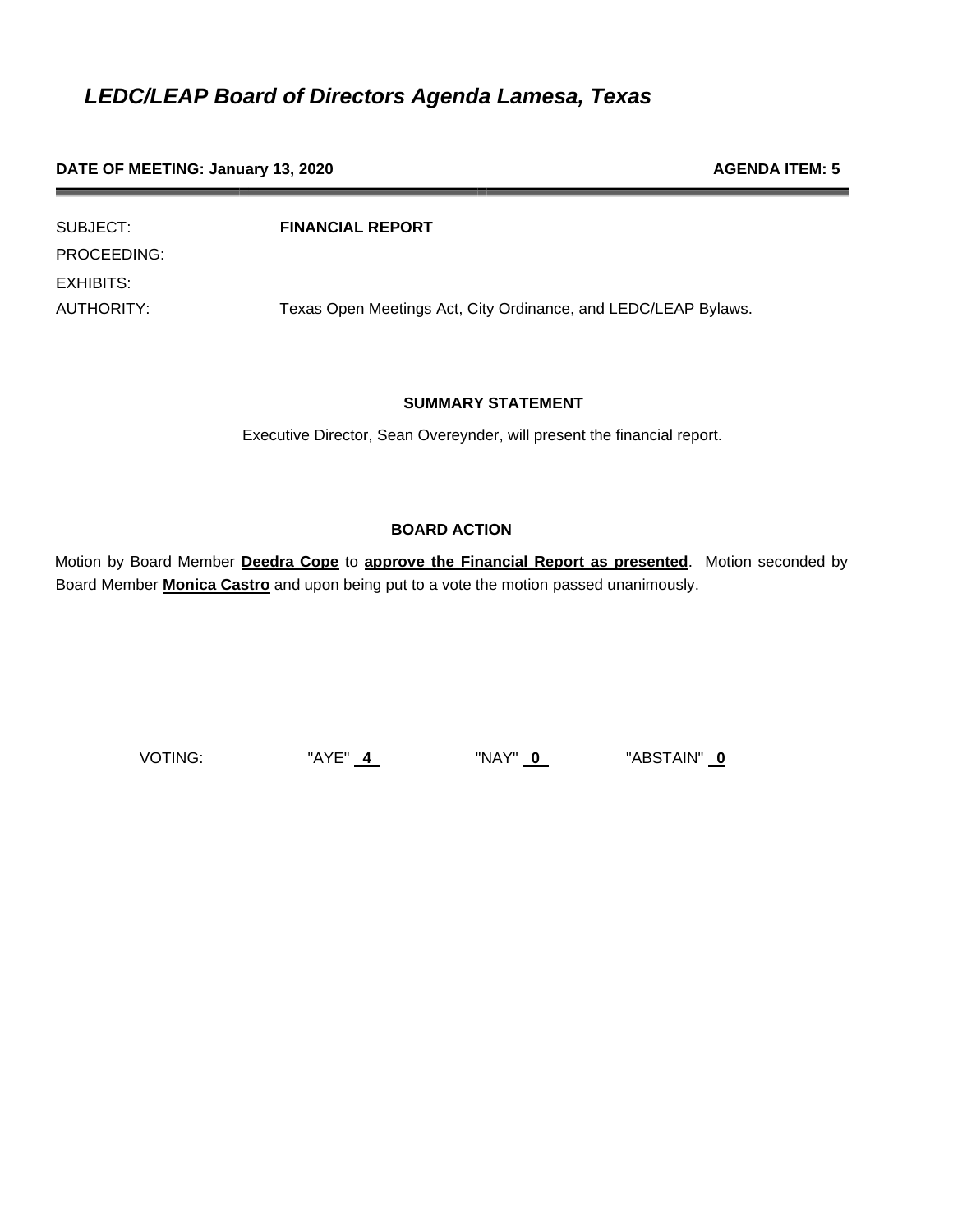### **DATE OF MEETING: January 13, 2020 AGENDA ITEM: 6 AGENDA ITEM: 6**

| SUBJECT:<br>PROCEEDING: | <b>EXECUTIVE DIRECTOR'S REPORT:</b>                            |
|-------------------------|----------------------------------------------------------------|
| EXHIBITS:               |                                                                |
| AUTHORITY:              | Texas Open Meetings Act, City Ordinance, and LEDC/LEAP Bylaws. |

#### **SUMMARY STATEMENT**

Hear update from LEDC/LEAP Executive Director Sean Overeynder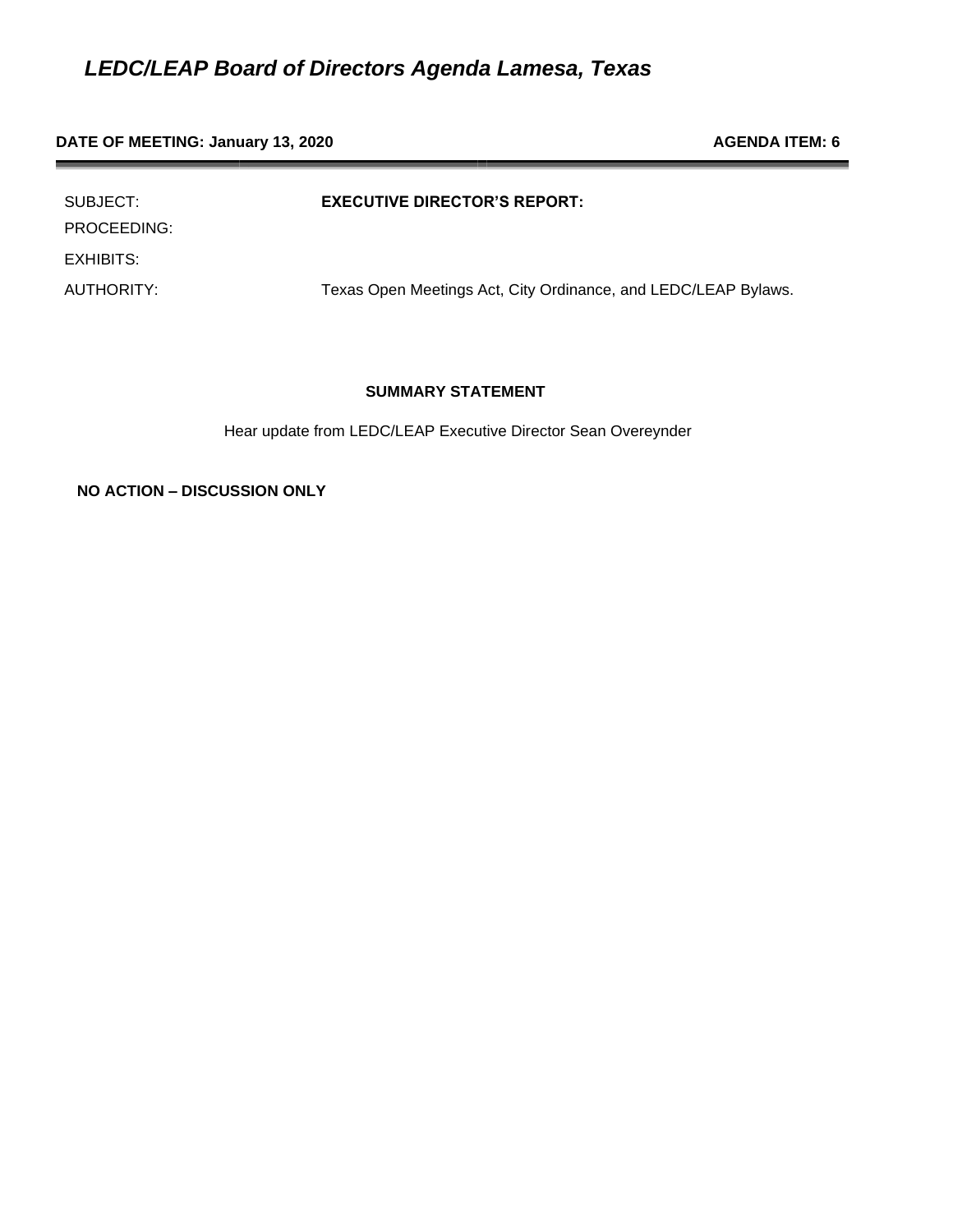#### **DATE OF MEETING: January 13, 2020 AGENDA ITEM: 7 AGENDA ITEM: 7**

PROCEEDING: EXHIBITS:

SUBJECT: **BOARD BUSINESS**

AUTHORITY: Texas Open Meetings Act, City Ordinance, and LEDC/LEAP Bylaws.

#### **SUMMARY STATEMENT**

Boards to Consider, Discuss and/or Take Action regarding Renewal of \$3,500 Annual Contract with Texas Communities Group, LLC, a cost share in the amount of \$1,750

#### **BOARD ACTION**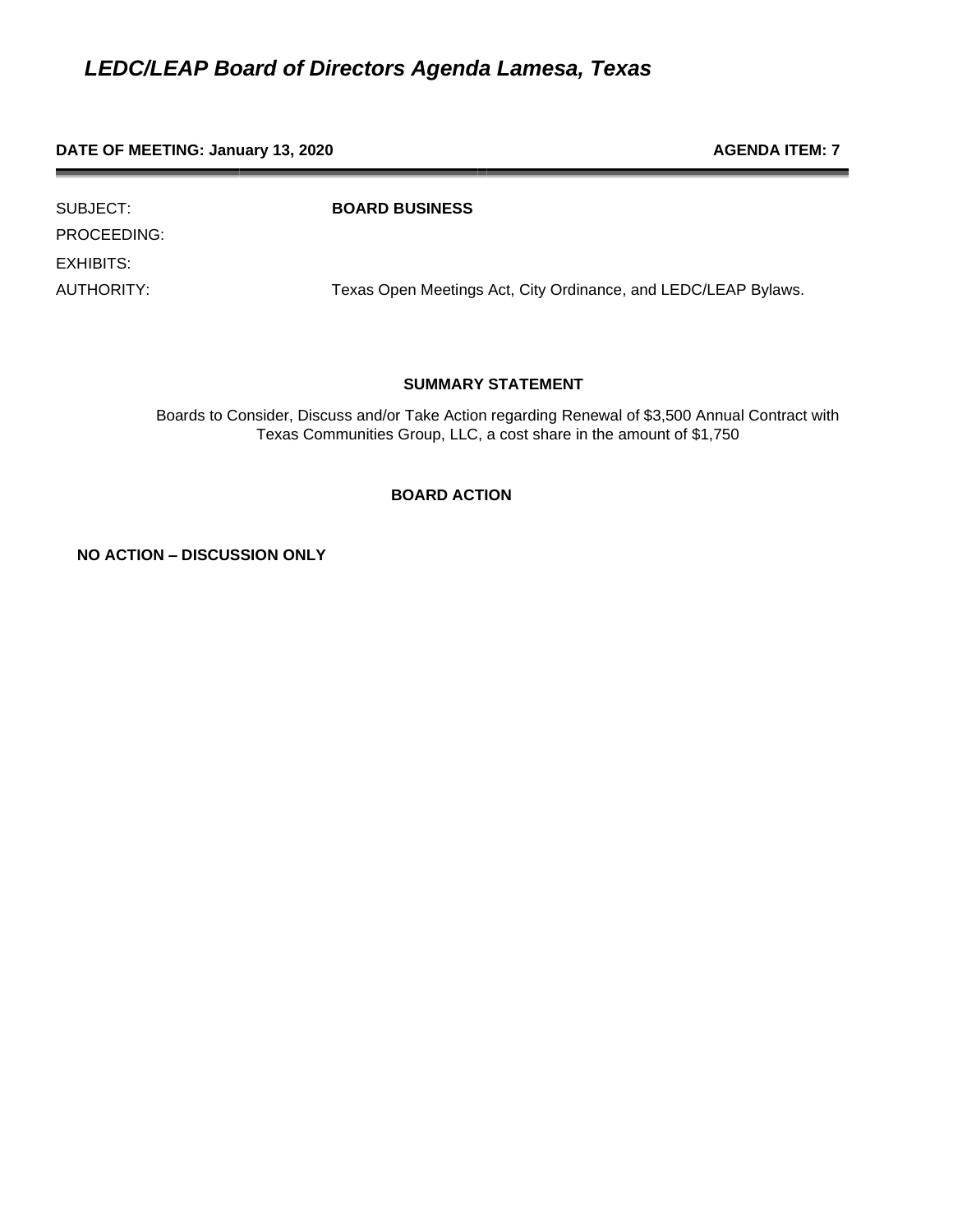#### **DATE OF MEETING: January 13, 2020 AGENDA ITEM: 8 AGENDA ITEM: 8**

PROCEEDING: EXHIBITS:

SUBJECT: **BOARD BUSINESS**

AUTHORITY: Texas Open Meetings Act, City Ordinance, and LEDC/LEAP Bylaws.

#### **SUMMARY STATEMENT**

 Boards to Consider, Discuss and/or Take Action regarding board member appointment to the LEDC board for city council approval

#### **BOARD ACTION**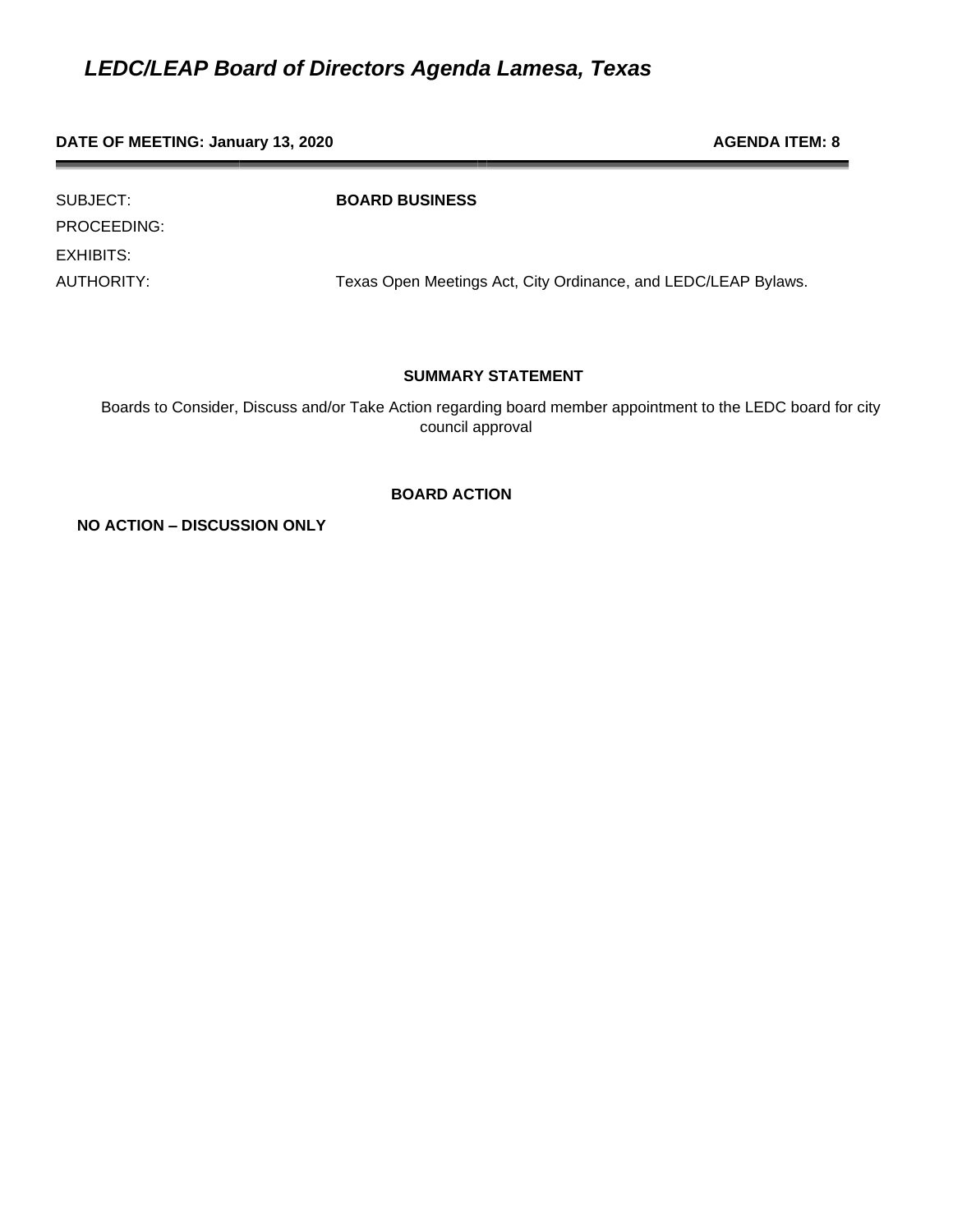#### **DATE OF MEETING: January 13, 2020 AGENDA ITEM: 9, 10 & 11**

| SUBJECT:<br>PROCEEDING: |    | <b>EXECUTIVE SESSION</b>                                                                                     |
|-------------------------|----|--------------------------------------------------------------------------------------------------------------|
| EXHIBITS:               |    |                                                                                                              |
| AUTHORITY:              |    | Texas Open Meetings Act (SECTION 551.072 & SECTION<br>551.087), City Ordinance, and LEDC/LEAP Bylaws.        |
|                         |    | <b>SUMMARY STATEMENT</b>                                                                                     |
|                         |    | Convene into closed Executive Session for the following purpose(s):                                          |
|                         | a. | Deliberation regarding economic development negotiations in accordance<br>with Local Government Code 551.087 |
|                         | b. | Deliberation regarding real property in accordance with Local Government<br>Code 551.072                     |

#### **BOARD ACTION**

Motion by Board Member **Deedra Cope** to **convene into Closed Executive Session for the stated purposes**. Motion seconded by Board Member **Monica Castro** and upon being put to a vote the motion passed unanimously.

VOTING: "AYE" **4** "NAY" **0** "ABSTAIN" **0** 

**Time Into Executive Session: 6:05 PM**

**Time Out of Executive Session: 6:21 PM**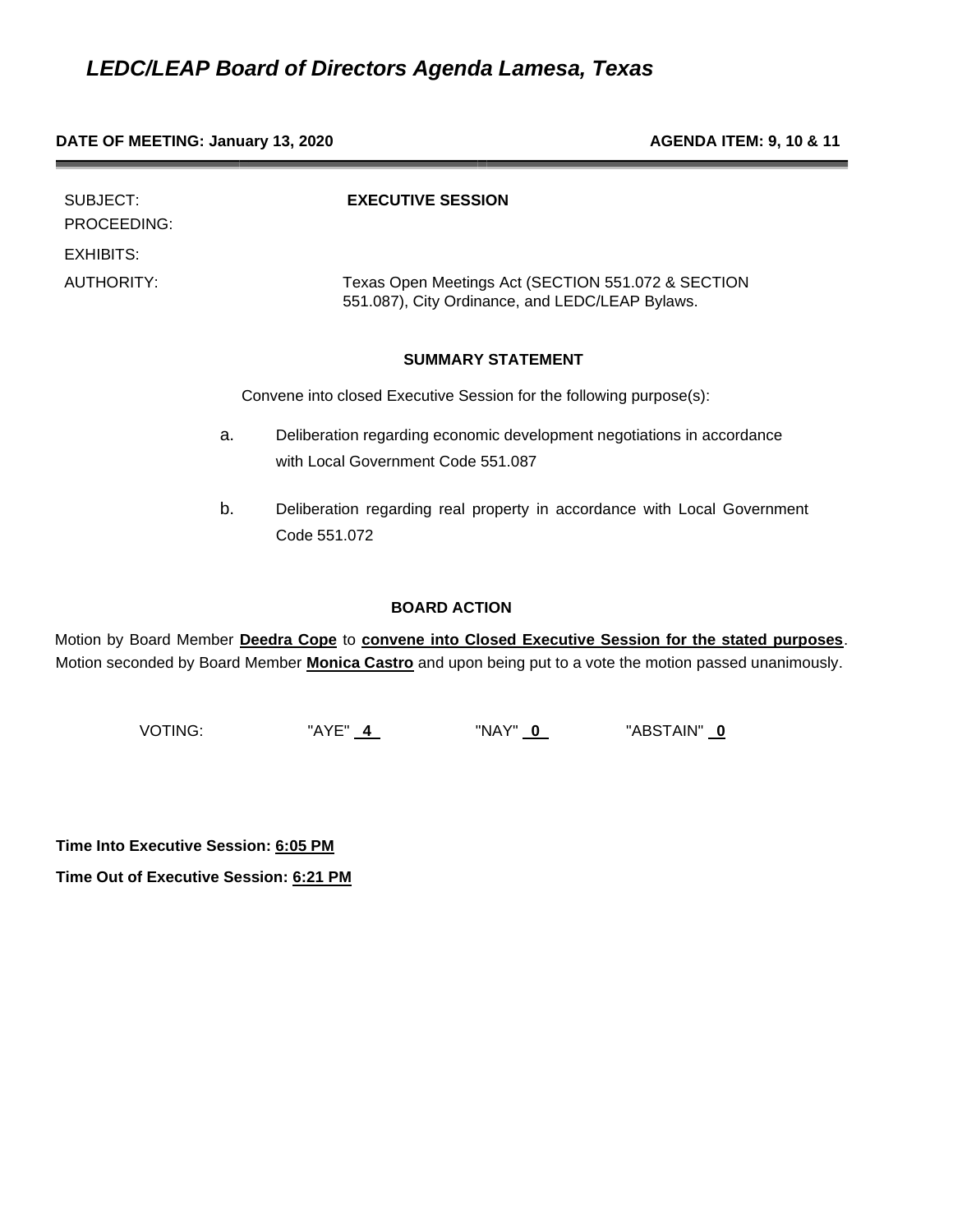#### DATE OF MEETING: January 13, 2020 **AGENDA ITEM: 12** AGENDA ITEM: 12

| SUBJECT:    | ACTION AS A RESULT OF THE ABOVE LISTED EXECUTIVE<br><b>SESSION ITEMS</b>                              |
|-------------|-------------------------------------------------------------------------------------------------------|
| PROCEEDING: |                                                                                                       |
| EXHIBITS:   |                                                                                                       |
| AUTHORITY:  | Texas Open Meetings Act (SECTION 551.072 & SECTION<br>551.087), City Ordinance, and LEDC/LEAP Bylaws. |

#### **SUMMARY STATEMENT**

Action as a result of the Executive Session

#### **BOARD ACTION**